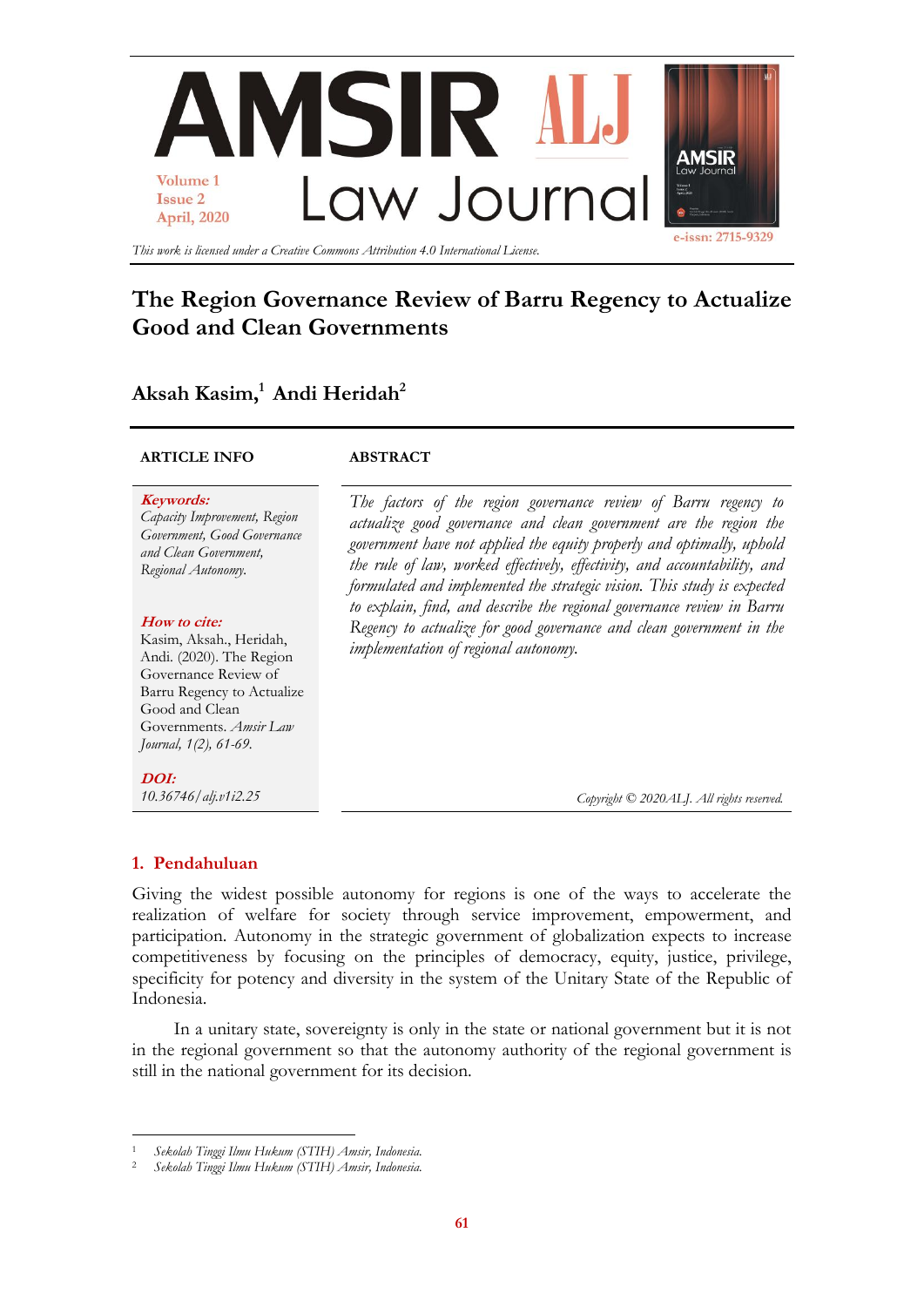As the region is the unity of society that has autonomy, authority to regulate region based on the aspirations and interests' societies as long as it does not have a conflict with the national law national order and public interests.

National Government in policies must focus on region wisdom and acceleration by the Regional Government. Conversely, Regional Government should focus on Regional Regulations and other policies based on national interests. Therefore, it actualizes the balance between national interests That way a balance will be created between national interests and the synergy between regional and national governments.

The policies are made and conducted by the government that is the integral from national policies. The differences are the way to utilize the wisdom, potential, innovation, competitiveness, creativity and regional acceleration in achieving national goals which will support the achievement of national goals as a whole.

Good governance and Clean Government are the government whose development priorities are to improve performance, to improve the quality of services for society, and to reduce of abusing authority for the government apparatus. Good governance and Clean Government are always guided by the Constitution of the Republic of Indonesia 1945, the values of Pancasila and also the applicable law.

The development of a good government system, it should be transparency, accountability, feedback, and having the role of society. For the law contexts, good governance is the basic principle to know as the general underpinnings of government as a bridge between law norms and ethical norms.

The status quo of Indonesia government is still low as a standard of good governance and a clean government. The implementation for the regional government has not prioritized the development that leads to improve the performance, to apply the quality of service for the society, and to reduce the level of abuse for authority within the government apparatus.

Based on the problems as the phenomena mentioned above, it is necessary to confine the problems especially the regional government review in Barru Regency to actualize good governance and clean government for the implementation of regional autonomy nowadays.

#### **2. Metode**

 $\overline{a}$ 

This research is empirical legal research.<sup>3</sup> The location of the study was conducted at region Barru Regency. The selection of location was based on the consideration that in this location was look actualize good governance and clean government for the implementation of regional autonomy nowadays. The data obtained both primary data and secondary data by logical deduction (*syllogism*) is an analysis shown by the data in following the theoretical basis for understanding the nature of facts or symptoms that apply both positive and normative. Descriptively, it elaborates, describes, and explains with the problems that are closely related to this study.

# **3. The Regional Governance in Barru Regency Conducted Good Governance and Clean Government**

In the dictionary, the terms of "*governance*" and "*government*" commonly have the same meaning. The meaning is implementation the of authority in organization, institution, or

<sup>3</sup> Butarbutar, Elisabeth Nurhaini. (2018). *Metode Penelitian Hukum (Langkah-Langkah untuk Menemukan Kebenaran dalam Ilmu Hukum),* Bandung: PT. Refika Aditama, p. 95.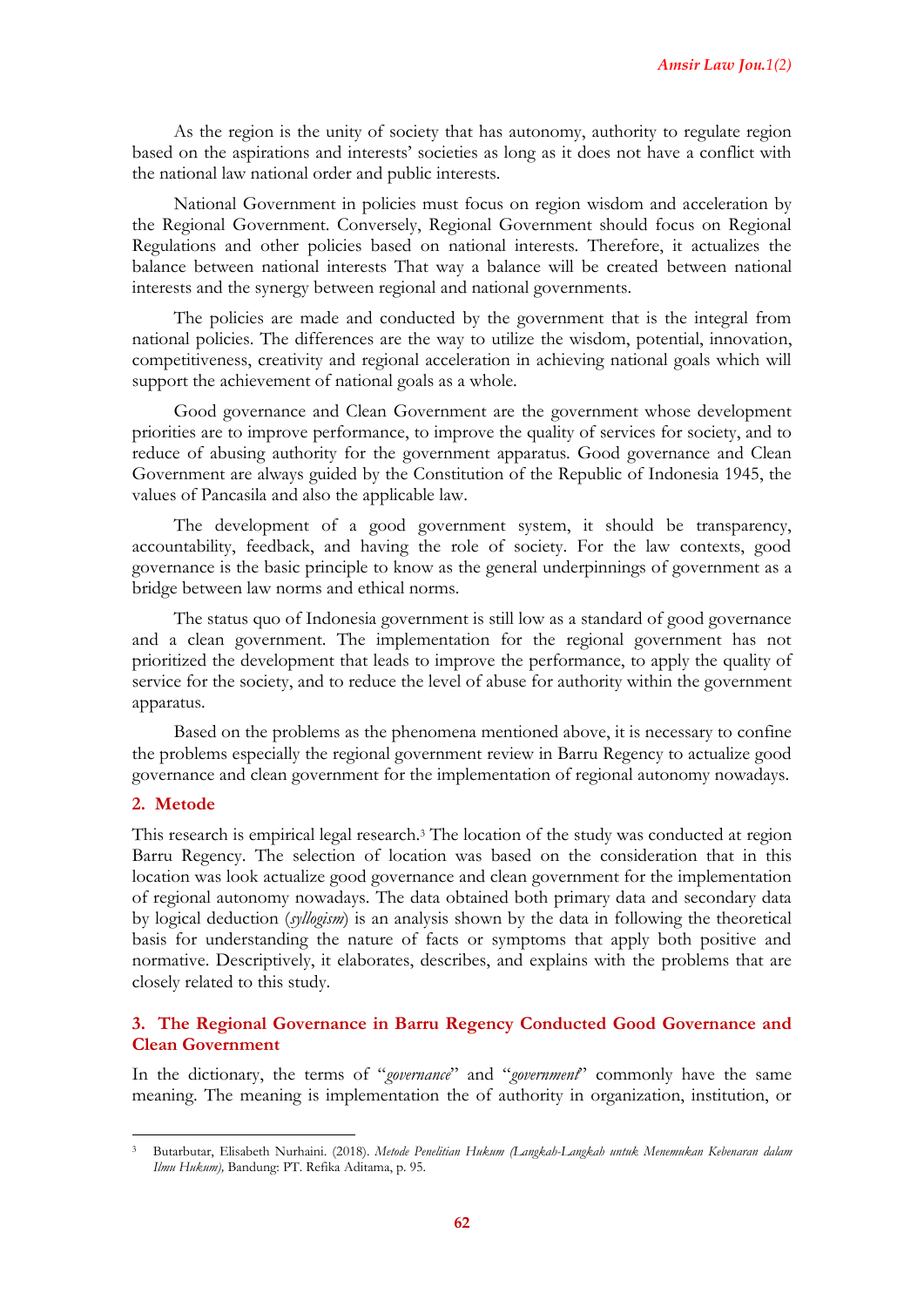state. *Government* is one of the terms that is given for the identity to carry out governmental power in the state.

Based on Muin Fahmal explained that the indicator of clean government is a norm while the indicator of good governance is the government conducted the planning for three aspects such as the society as the community as connoisseurs, entrepreneurs as aspirators and the government as facilitators by implementing transparent, participatory, responsible, effective and equity governance.

In line with Effendi (2005) stated that "There is the elements of democracy, equity, transparent, *rule of law*, participatory and partnership". It can be concluded as a definition based on IIAS is "*The process whereby elements in society wield power and authority and influence and enact policies and decisions concerning public life, economic and social development*."<sup>4</sup>

In Indonesia, the governance issue begins to debate to demand the changing wether it ii the government or society. Besides Tangkilisan urged that "the concept of Governance, the government is only an actor to decide the policy. The role of government is as the developer or provider of services and infrastructure to create an environment that can facilitate other stakeholders to participate in policy".<sup>5</sup>

The correlation of regional decentralization and autonomy describes in the explanation of Gerald S. Maryanov stated that the regional decentralization and autonomy are like two sides in one coin. Based on the perspective of central government illustrated the implementation of decentralization in the Unitary States of the Republic of Indonesia while Regional Government is as regional autonomy.<sup>6</sup>

The success of regional autonomy is highly dependent on the regional government, namely the DPRD, district head, regional members, and society to work hard, skilled, disciplined, and behaves for values, norms, and morals, as well as the provisions of the applicable laws and regulations. The regional autonomy policy in 2001, it can be seen as a part of the change process. If the change is only for the regional policies and it explains in the regulation of number 32 and 2004 year then it is revised again in the regulation of number 1 2008 year, and revised again three times in regulation of number 23 and 2014 year. It can be concluded that democracy would never happen in Indonesia.

The principles of participation actualize *good governance* that is conducted through public service. It has a new perspective to improve public service in putting the society is not only as a customer but also as an owner of the government.

By giving a chance for the society to know more about the information of government so that it can facilitate the efforts of the community in assessing the government's alignments to the public interest. The public can easily determine whether to support the government or not because the criticism and protests carried out the government is more pro-public interest.

# **3.1. Equity**

 $\overline{a}$ 

In the implementation of regional government based on the constitution of the Republic of Indonesia, regional governments manage and regulate according to the principle autonomy and assistance tasks, those are directed actualize fastly the welfare societies through the service improvement, empowerment a participation societies, and regional competitiveness

<sup>4</sup> Uchana, Efendy Onong. (2005). *Ilmu Komunikasi Teori dan Praktek*. Bandung: Remaja Rosda Karya, p. n.p.

<sup>5</sup> Tangkilisan. (2005). *Manajemen Publik*. Jakarta: Grasindo, p. 65.

<sup>6</sup> Tjokroamidjojo, Bintoro. (1984). *Pengantar Administrasi pembangunan.* Jakarta: LP3ES, p. 15.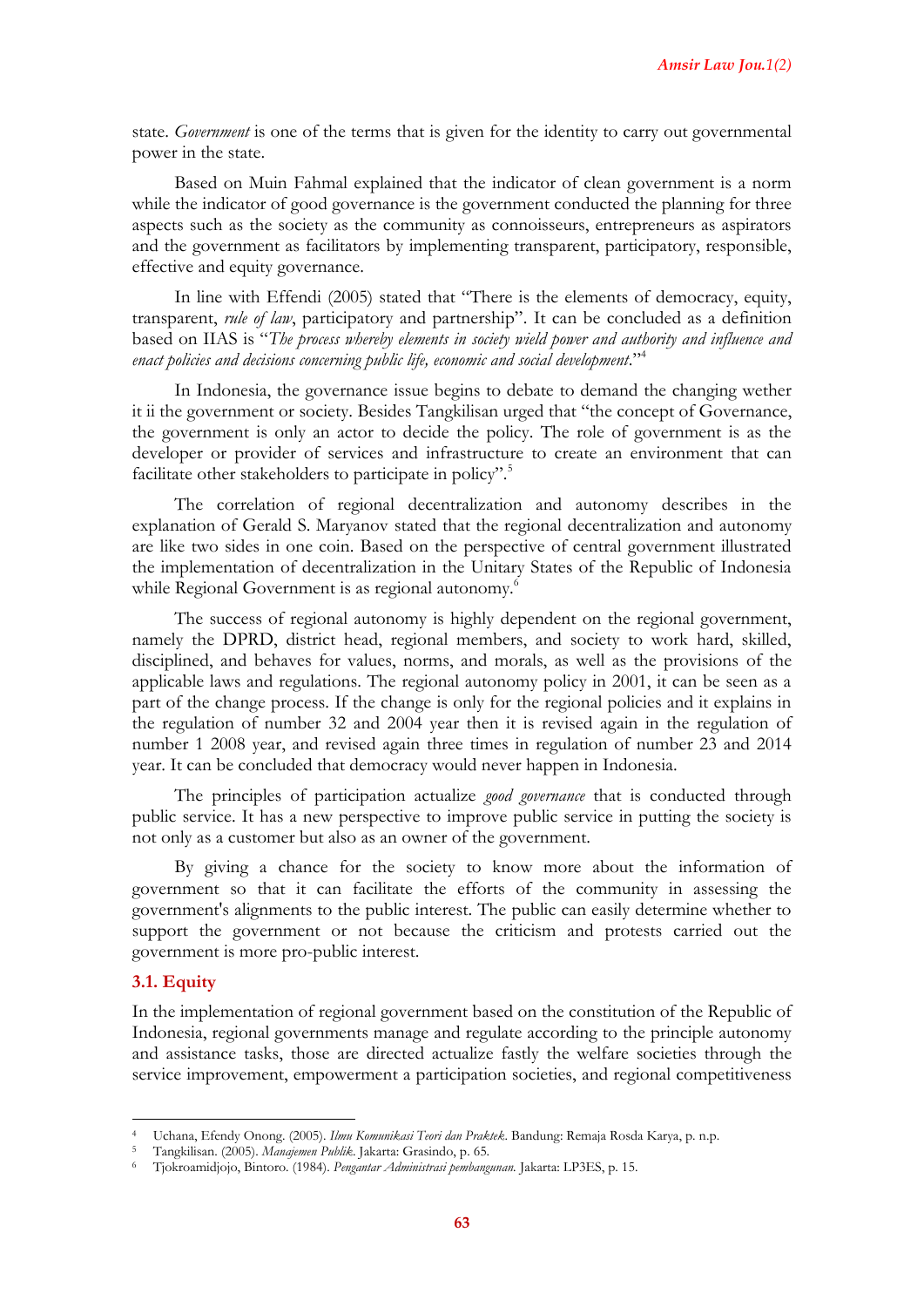by taking the principle of democracy, equality, equity, privilege, and the uniqueness of regionals in the system of the Unitary State of the Republic of Indonesia.

Based on the explanation, the principle of equity is the accelerator for good governance and clean government at Barru Regency that can be seen through the questionnaires. There are 90 (ninety) respondents that consist of government officials, subdistrict heads, village heads, and urban village heads in Barru Regency as following:

**Table 1.** The Classification of Respondents' Answers towards "The

**Description Sum F P (%)** Very Effective 8 08,89

Principles of Equity" as an Accelerator for Good Governance and Clean Government in Barru Regency

Effective 28 31,11 Less Effective 43 47,78  $In effective$  11  $12,22$ **Sum 90 100**

|  | Source: Questionnaire Results, 2018. |  |  |
|--|--------------------------------------|--|--|
|--|--------------------------------------|--|--|

#### **3.2. Rule of Law**

 $\overline{a}$ 

Besides, Muin Fahmal (2006: 270) explained that "in the concept of Administrative Law, the clean government is not positive law norms. But it can be synonymous with the government by following the law, namely Administrative Law as part of the Constitutional Law".<sup>7</sup>

The rule of law is an absolute prerequisite for the administration of state life based on popular sovereignty. The rule of law means there is a constitutional guarantee that the implementation and enforcement in the law process are organized by the executive, legislative and judiciary powers. They will always rely on the authority determined by law. In this case, its authority functions are the basis for exercising legitimate power.

Legitimate power in the implementation of a democratic government is the guarantee to actualize the relation for the balanced law between people's sovereignty with the power government, based on the principle of the rule of law (*rechts staat*). The important elements in the rule of law (*rechts staat*), which is the characteristics rule of law include:

- 1) the guarantee for the government in carrying out its institutes and regulations
- 2) the guarantee for law protection of fundamental rights
- 3) a clear, equity, and consistent division of state power
- 4) law protection of equity agencies against acts of government.

The principle of government based on law is the universal elements from the law state concepts whatever the concept of state is. This principle does not mean the government has the responsibility to conduct the constitution and the principle of legality (*wetmatigheid van bestuur*). Although, it is a part of the guarantee for the implementation of equality principles for the law and principle.

By having this concept, the power government does not only conduct its authorities but also it is an authority power government. The power puts on the authority consists of

<sup>7</sup> Fahmal, Muin. (2006). *Peran Asas-Asas Umum Pemerintahan yang Layak dalam Mewujudkan Pemerintahan yang Bersih*. Yogyakarta: UII Press, p. 270.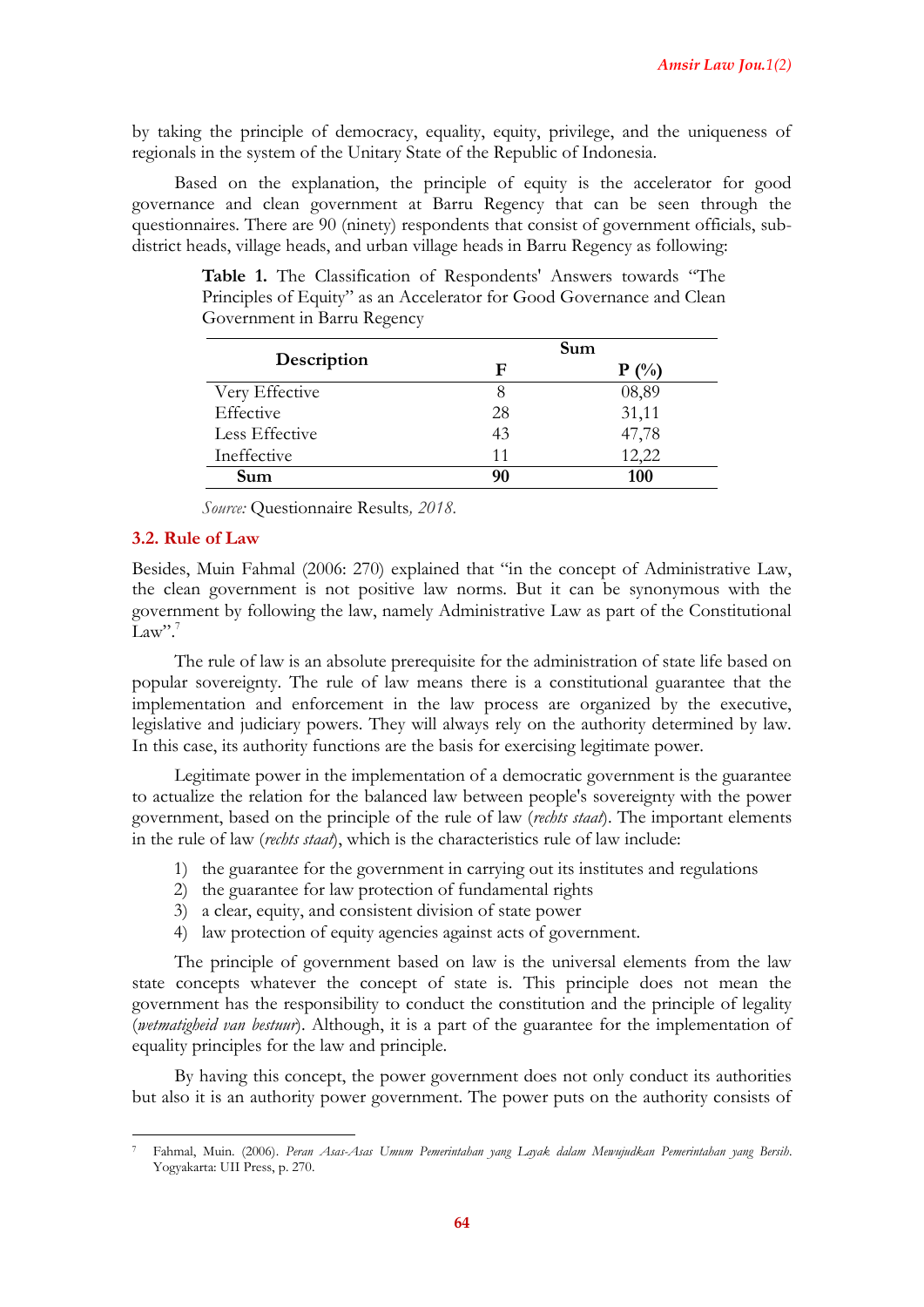the authority to decide independently and the authority of interpretation of the hidden norms.

Moreover, free power is not intended as an unlimited power. Free power is still based on law itself, namely in the form of unwritten laws which are the principles of proper governance as a basis for the implementation of government norms. Essentially the function of government is to carry out an efficient and effective bureaucratic process in service public, towards the actualization of civil society.

The participation society in the politic process and public policy formulations need systems and regulations law. Furthermore, to actualize the good governance must be followed by the commitment for the rule of law with the characters namely: The rule of law, the legal certainty, the responsive of law, the consistent and non-discriminatory law enforcement, equity independence, the legal framework must be equity and be applied indiscriminately including human rights.

Besides, in implementing the rule of law is as the accelerator for good governance and clean government of the government in Barru Regency that can be seen through the questionnaires. There are 90 (ninety) respondents that consist of government officials, subdistrict heads, village heads, and urban village heads in Barru Regency as following:

| Description    |    | Sum            |
|----------------|----|----------------|
|                | F  | $($ %)<br>P    |
| Very Effective | 16 | 17,78          |
| Effective      | 32 |                |
| Less Effective | 33 | 36,56<br>35,67 |
| Ineffective    | Q  | 10             |
| Sum            | 90 | 100            |

**Table 2.** The Classification of Respondents' Answers towards "The Rule of Law" as an Accelerator for Good Governance and Clean Government in Barru Regency

*Source:* Questionnaire Results*, 2018.*

# **3.3. Effectivity**

**.** 

*Good governance* is the most famous issue in the era of autonomy in the regions nowadays. The demand is very intensively carried out by the community to the government for implementing good governance and to increase the level of public knowledge and education and the influence of globalization.

Based on Bryant, the concept of decentralization demands one of the ways to develop region capacity, it can be applied to develop the implementation of regional autonomy in Indonesia. Also, Rondineli widely elaborated on the concept of decentralization. It is divided into four decentralization, they are "*Deconcentration, Delegation to semi-autonomous and parastatal agencies, Devolution to* region *government, and non-government institutions".* 8

Concerning the implementation of the regional government, the principle of good governance practice is to apply the principles of good governance in every policy and decision as well as actions in the implementation of public service functions.

<sup>8</sup> Bryant and White. (1987). *Manajemen Pembangunan untuk Negara Berkembang.* Jakarta: LP3ES, p. n.p.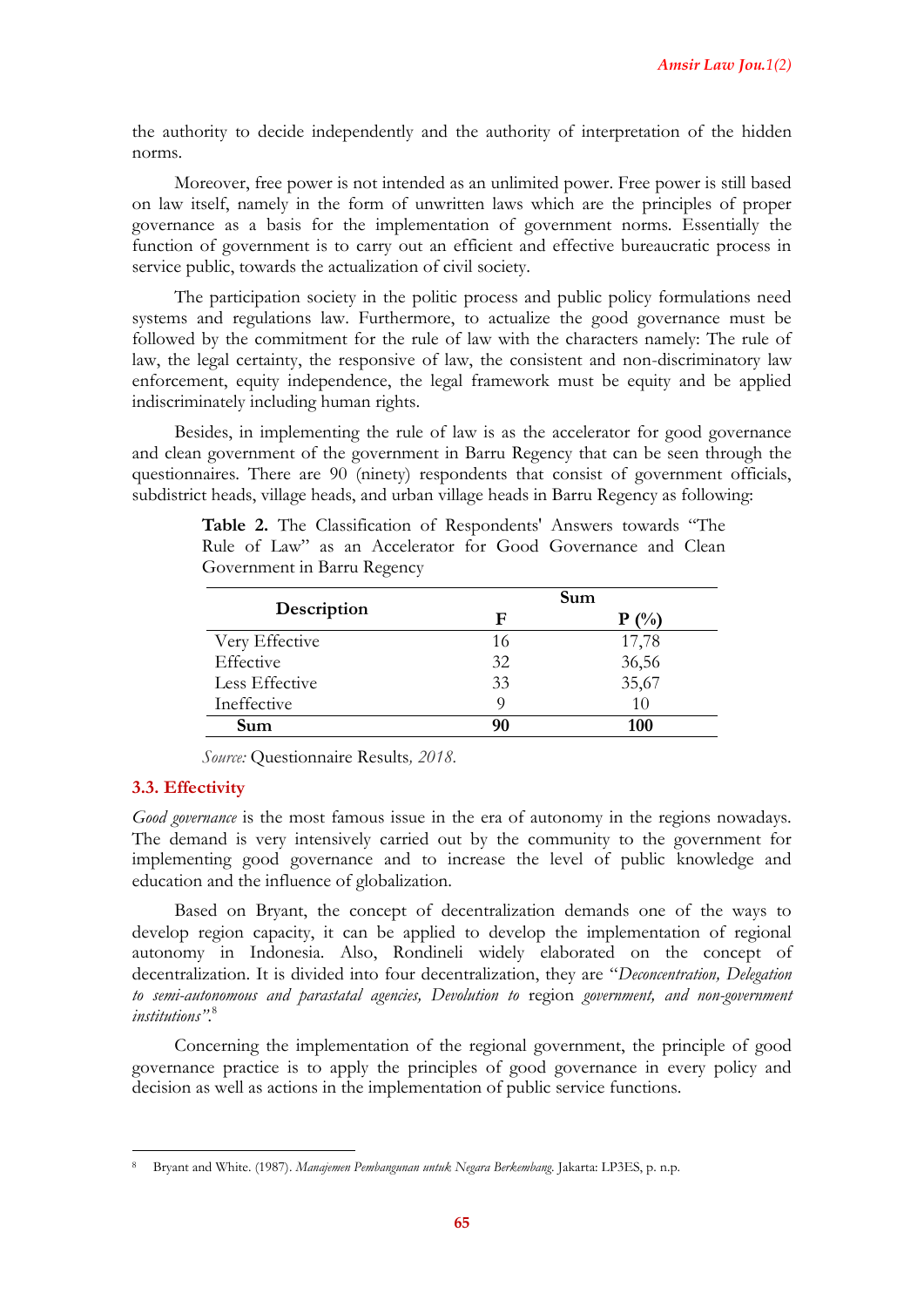All the citizens have a right to decide directly and legitimate representative institutions that represent their interests. All the participants are built based on freedom of association and expression and the capacity to participate and express the idea. The principles do not feel the freedom for society especially when the government makes the policy and the society is limited to proposals.

Next, the effectivity is as the accelerator for good governance and clean government of the government in Barru Regency that can be seen through the questionnaires. There are 90 (ninety) respondents that consist of government officials, sub-district heads, village heads, and urban village heads in Barru Regency as following:

**Table 3.** The Classification of Respondents' Answers towards "The Effectivity" as an Accelerator for Good Governance and Clean Government in Barru Regency

|                |    | Sum     |
|----------------|----|---------|
| Description    | F  | $P(\%)$ |
| Very Effective | 18 | 20      |
| Effective      | 25 | 27,78   |
| Less Effective | 35 | 38,89   |
| Ineffective    | 12 | 13,33   |
| Sum            | 90 | 100     |

*Source:* Questionnaire Results*, 2018.*

## **3.4. Accountability**

Accountability is the responsibility of the policies or service process that is conducted by the bureaucracy government. The implementation of good governance is the main regulation to actualize the society's aspiration in achieving the goals of nation and state.

In this context, the development and application of a participatory system are needed; transparency and proper accountability; clear and real; so that the implementation of regional government can take place in an efficient, successful, clean and responsible manner. The extent of the implementation of good governance in region governments, it is very dependent on the extent to be as participate.

Accountability has a meaning of responsibility which is the implementation of *"Good Governance"* or the management of good government. The idea is the public administration management that becomes the main issue in achieving "clean government".

Some pillars of good governance interact to form one to another that is related to each other for instance Government, Citizen, and Busines*s* or State*,* Society and Private Sector. Basically, the pillar has the consequence of accountability for the public or society, especially for stakeholders that cover three pillars as the perpetrators of *"how to govern"* in their activities.

The New Order bequeath for the low instrument of responsibility of public institutions and it almost did not leave the transparent institutional mechanisms and explore the values of community participation in deciding the policies for the government. Society commonly is as objects of development and it does not work in a partnership pattern in improving government performance and accountability.

The society participation is proud of in development planning through "bottom-up and top-down planning" which is the Discussion Section Village Development by LKMD. The forms of social participation in the past which are essential "mobilization" or at least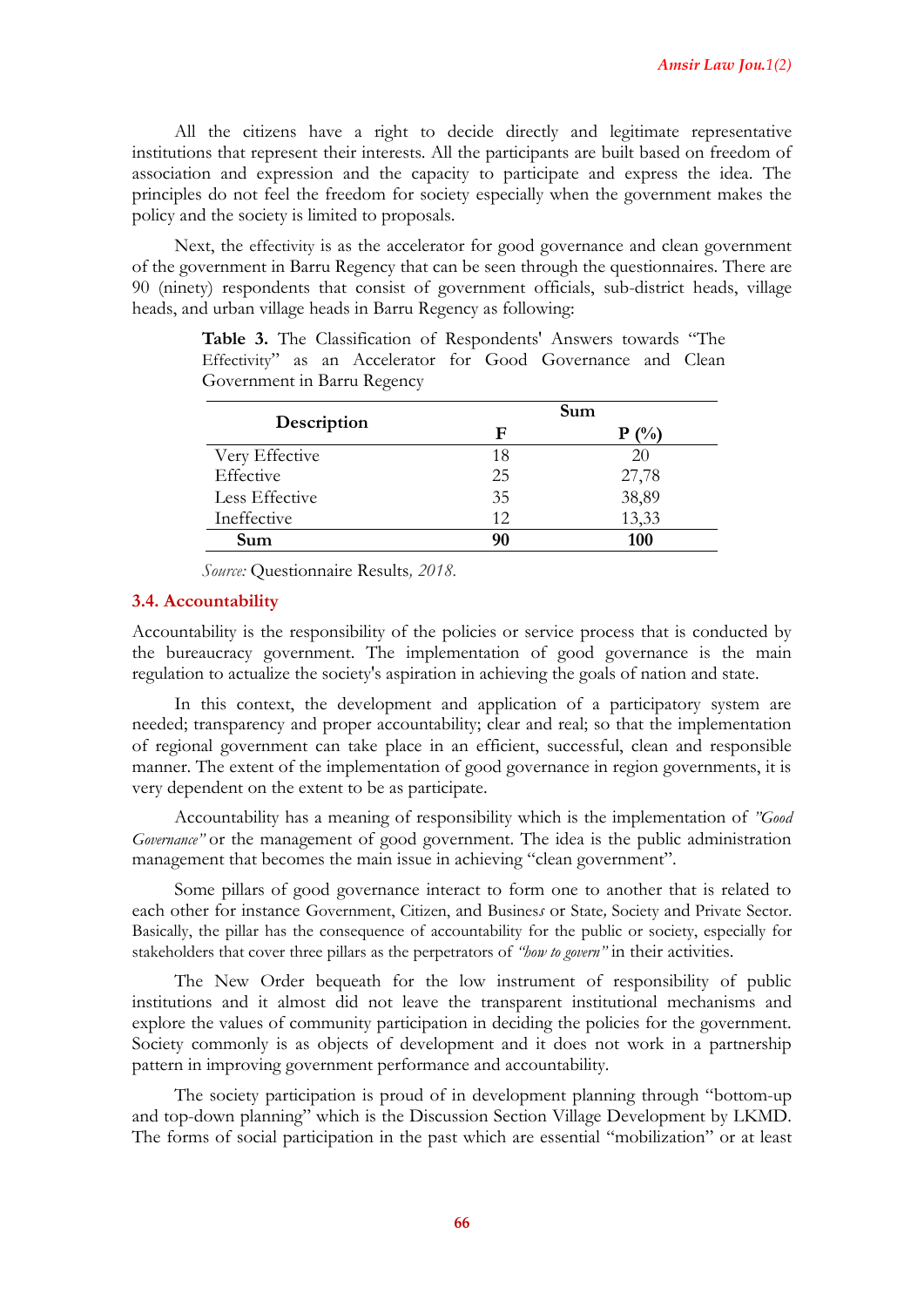the type of participation "statutory", the participation is formatted by the government; which in the end is also still "put up on" for region democratization in planning.

The constitution 22 of 1999 year and constitution 25 of 1999 year, it still doubts in implementation. However, the constitution 22 of 1999 year and the constitution 25 of 1999 year about the regional autonomy and Regional Fiscal Balance implicity and explicitly have been stated that it needs the responsibility of regional for all the process of actions in creating the policies to achiever the regional accountability instruments.

As explained above, this is the most important part to organize as the instrument for *good governance*. Besides, the constitution 28 and 1999 year about clean government and free of corruption governance and Presidential Instruction No. 7 of 1999 provides the principles of good governance to implement it especially for the responsibility, accountability, transparency, and participation for public institution particular regional government.

The essence for implementing regional autonomy is to decrease the role of the central government towards region strategy development which is to know that every region particularly regency/city has the characteristic to develop every region. The review begins for the implementation of regional autonomy which is begun the meaning of accountability itself in the regional government environment, then the need for public disclosure or openness in management.

Furthermore, it explains about the managerial aspects through the concept of New Public Management, the ways region government must have the autonomy of the right organizational structure, the openness, and the performance measurements related to the organizational structure. Next, the agenda has been prepared by the central government, especially those related to the regions in the context of the implementation of good governance.

The principles of accountability are as the accelerator for good governance and clean government of the government in Barru Regency that can be seen through the questionnaires. There are 90 (ninety) respondents that consist of government officials, subdistrict heads, village heads, and urban village heads in Barru Regency as following:

|                |    | Sum     |
|----------------|----|---------|
| Description    | F  | $P(\%)$ |
| Very Effective | 13 | 14,44   |
| Effective      | 27 | 30      |
| Less Effective | 34 | 50,67   |
| Ineffective    | 16 | 12,09   |
| Sum            | 90 | 100     |

**Table 4.** The Classification of Respondents' Answers towards "The Principles of Accountability" as an Accelerator for Good Governance and Clean Government in Barru Regency

*Source:* Questionnaire Results*, 2018.*

#### **3.5. Strategic Vision**

The strategic vision is strategic to face the future. Leaders and societies have a broad and far-reaching perspective on good governance and human development, and the needed to realize this development. Therefore, they must also have an understanding of the historical, cultural, and social complexities that are the basic perspective of it.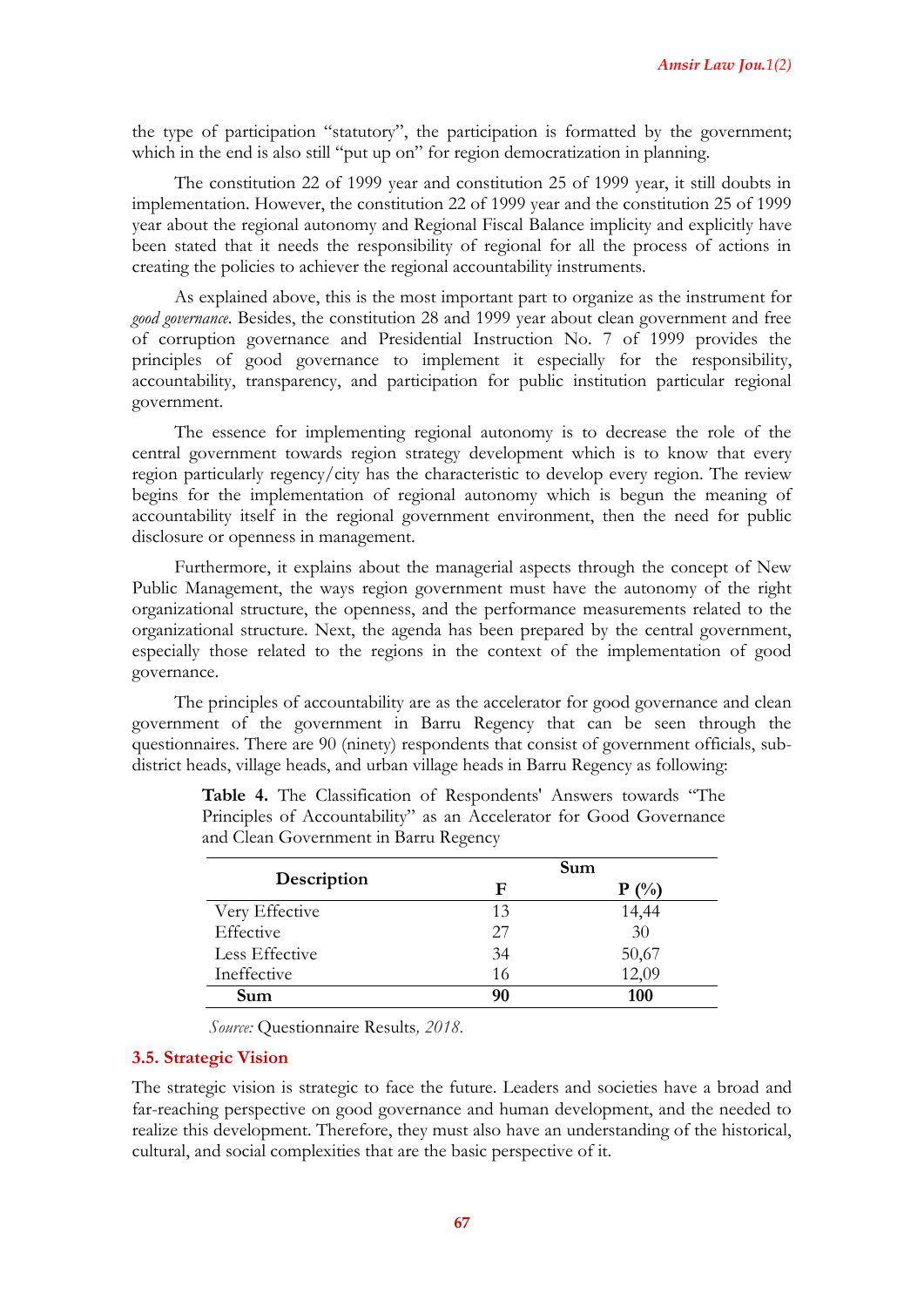To apply good governance can be conducted by the steps with its capacity for region government, civil society, and marketing mechanisms. One of the strategies implements good governance in Barru Regency through managing public service. Public service is an important part of the stakeholder of good governance elements. For the official public, the elements of citizen and business sectors have the same important items against the repairing of performance public service.

Based on the researcher, there are three reasons that the implementation of public services can encourage the practice of good governance in Barru Regency, namely:

- 1) Improving the performance of public services is an important part by stakeholders, namely the government, citizens, and the business sector.
- 2) Public services are the domain of the three elements for the government to conduct intensive interactions.
- 3) Values have characterized the practice of good governance that has been interpreted more easily and clearly through public services.

The phenomenon of public service by the government bureaucracy has problems, for example, the complicated service procedures, uncertainty of time and prices that are difficult to reach naturally by the public. This cause makes unbelievable bureaucracy so that people look for alternative ways to get services through certain methods, for instance, the people need to pay additional costs.

In the part of the service public, another problem is often the server abuse their dignity as citizens. The public is placed as a client who needs the help of bureaucratic officials, so they must submit to the bureaucratic provisions and the wants of their officials. It happens because the culture is not a service culture, but rather leads the culture of power.

The efforts realize good governance with public services that may not be new things. But the relationship between the concept of good governance (good governance) with the concept of public service (public service) is certainly quite clear.

Another argument that proves how important public services are. It relates to the level of people's welfare. It is clear enough because of the awareness of bureaucrats for developing regions to provide the best service is still very low.

Based on the explanation, the principle of strategic vision is the accelerator for good governance and clean government at Barru Regency that can be seen through the questionnaires. There are 90 (ninety) respondents that consist of government officials, subdistrict heads, village heads, and urban village heads in Barru Regency as following:

|                |    | Sum     |
|----------------|----|---------|
| Description    | F  | $P(\%)$ |
| Very Effective |    | 7,78    |
| Effective      | 22 | 22,44   |
| Less Effective | 43 | 47,78   |
| Ineffective    | 18 | 20      |
| Sum            | 90 | 100     |

**Table 5.** The Classification of Respondents' Answers towards "The Principles of Strategic Vision" as an Accelerator for Good Governance and Clean Government in Barru Regency

*Source:* Questionnaire Results*, 2018.*